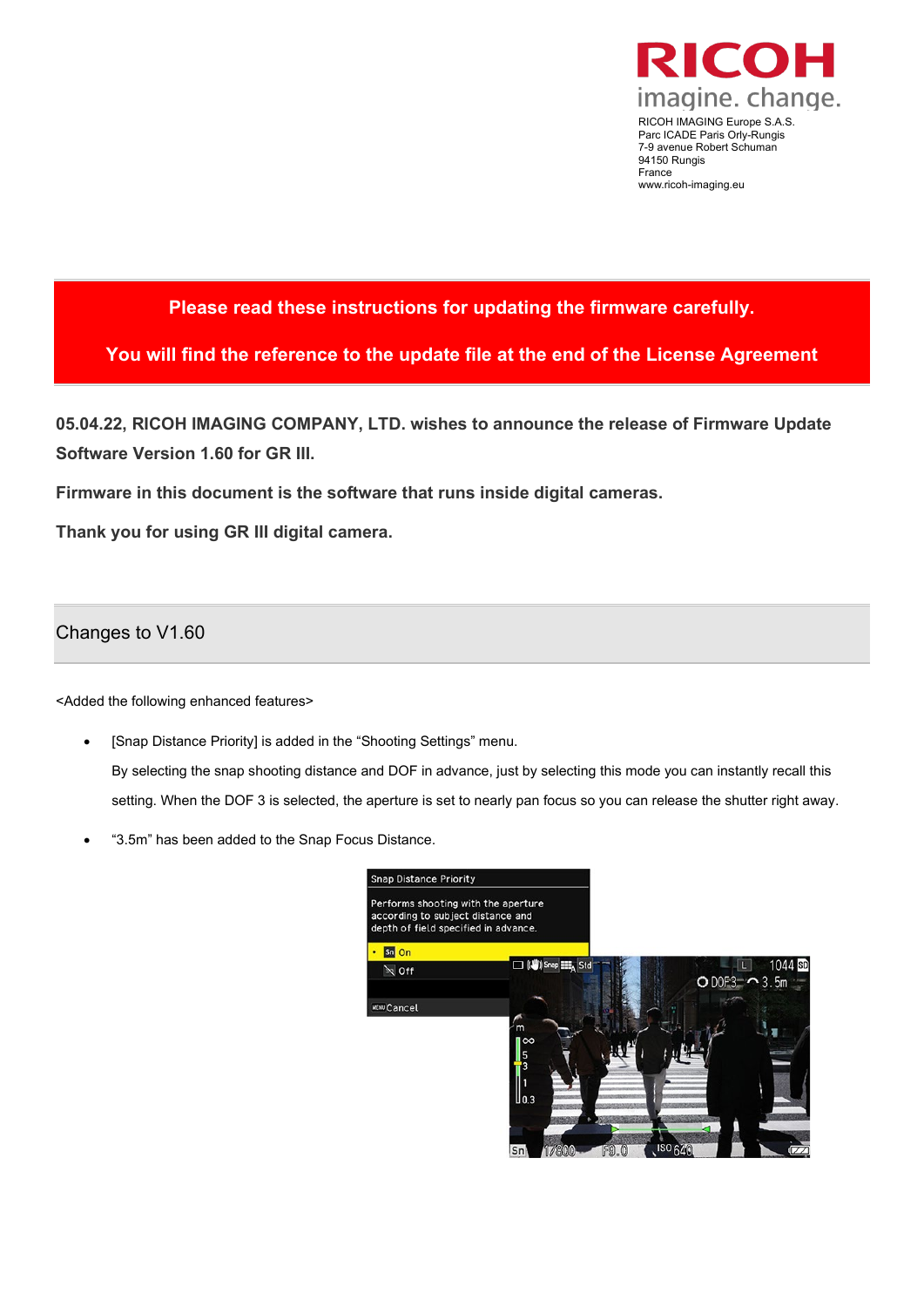• [Auto-area AF (Center)] is added to the options for [Focus] in the "Focus Settings" menu.

By selecting this mode, this will automatically focus mainly the center area (nine areas), which is useful not to focus the surroundings such as the ground in front.



- "Enable AF" has been added to the Shutter Button Setting. This setting will let you lock the AF only when half pressing the shutter button.
- Long tapping on the playback screen can now recall the Playback Settings. Long tap the monitor during playback which activates the Playback Setting Menu.

For more details click here …

<Improved Contents>

- When using the PEG image processing and editing function "Trimming", the ADJ display for aspect ratio selection is now aligned with the selected aspect ratio.
- In Select AF/Pinpoint AF, AF operation in dark areas has been improved.

\*The original special power-off graphic screen remains even after a firmware update in RICOH GR III Street Edition.

This update include also all Updates before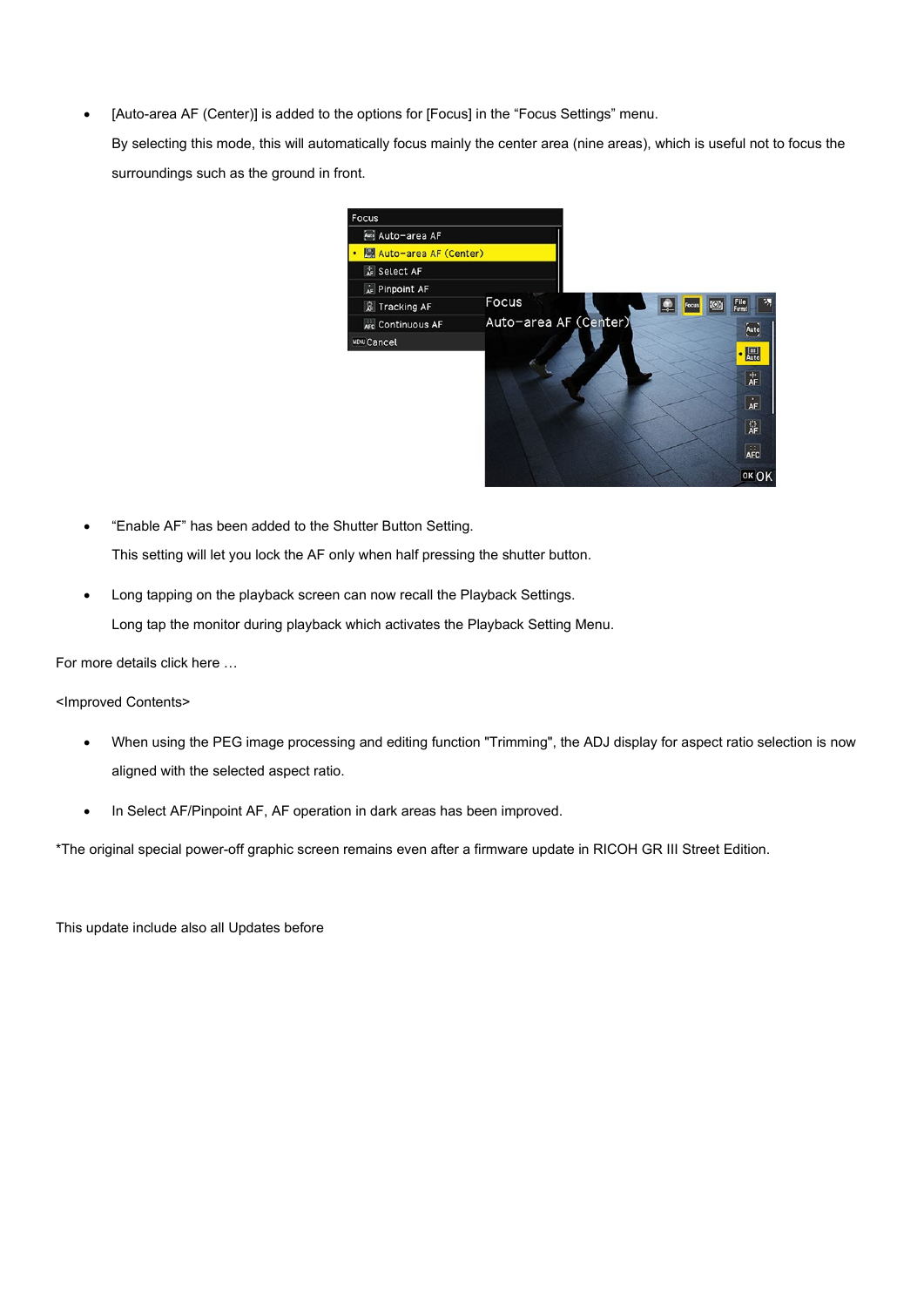# **History of Firmware updates**

## Changes to V1.50

<Added the following enhanced features>

- "DOF Priority (Deep)" has been added to the program line of the exposure settings.
- The focus setting "Face Detection" is changed to "Face/Eye Detection".
- Added the aspect ratios "4:3" and "16:9" to "Cropping" in the image editing section of the playback settings.
- Added "Image Rotation" to "Cropping" in the image editing section of the playback settings.
- The monotone function has been added to "Base Parameter Adj" in the image editing section of the playback settings, and the filter effect function and color adjustment function have been added when monotone is selected.
- When developing RAW files, you can now select "Continue" after RAW development.
- The auto-resize (XS size) transfer function has been added when using ImageSync (version 2.1.8 or later) (ImageSync:http://www.ricoh-imaging.co.jp/english/products/app/image-sync2/

\*For more details click here:http://www.ricoh-imaging.co.jp/english/products/gr-3/firmup/

### <Improved Contents>

- Shortened the screen switching time when changing image control and other settings in RAW development.
- Improved stability for general performance

\* The original special power-off graphic screen remains even after a firmware update in RICOH GR III Street Edition.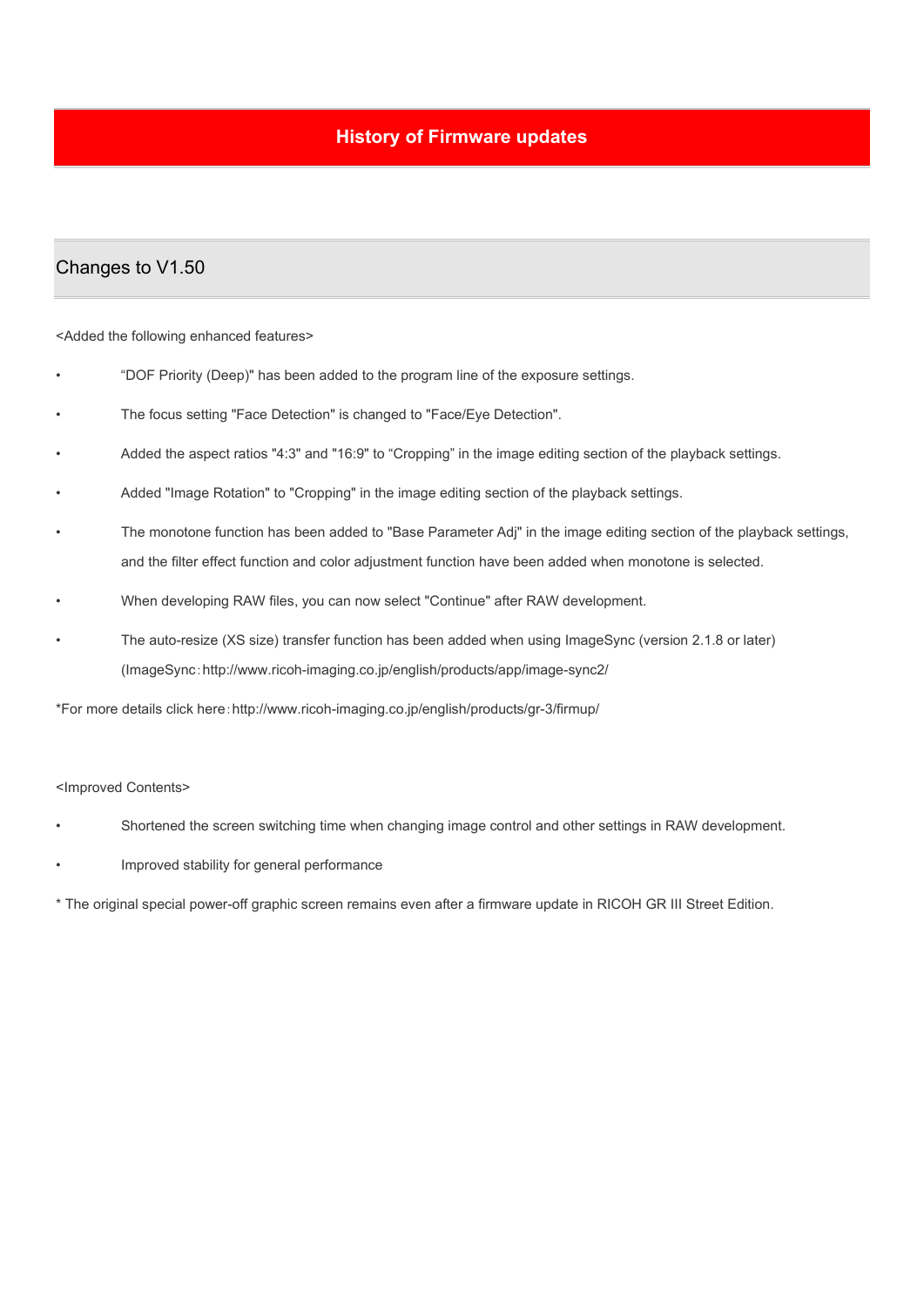# Changes to V1.41

### <Added the following enhanced features>

[Full Press Snap] function has been added on [Touch AF] of [C□,2Customize Controls] on [Customize Setting]

By touching the LCD monitor, focus on the specified [Snap Focus Distance] then release the shutter.

| 2       | <b>Customize Controls</b>  |             | <b>Touch AF</b>             |       |
|---------|----------------------------|-------------|-----------------------------|-------|
| ЮI<br>٠ | <b>LCD Touch Operation</b> | On          | <b>W</b> AF Point           |       |
|         | <b>Touch AF</b>            | <b>Snap</b> | LAF AF Point+Focus          |       |
|         | Shooting Info. Display     |             | AF Point+Focus+Shoot        |       |
| N       | Playback Info. Display     |             | <b>STOP</b> Full Press Snap |       |
| С       | Instant Review             | $0.5$ sec.  | $\searrow$ Off              |       |
|         | Quick Zoom                 | 100%        |                             |       |
|         | <b>Focus Magnification</b> | On          | <b>MENU Cancel</b>          | OK OK |

\*Full Press Snap is not possible in the following setting.

- ■ **I** mode
- ・Macro mode
- ・[Self-timer] in [Drive Mode]

\*This function is supported on RICOH GR III Street Edition (Firmware version 1.40).

### <Improved Contents>

[Correct location information record]

• In the case of south latitude or west longitude, the location information acquired from the smartphone was not recorded accurately in the Exif GPS tag, and the GPS location display in [Playback Details] was corrected.

\*The dedicated end screen of "RICOH GR III Street Edition" (version 1.40) will be maintained even with the new version.

**[Please Click here for more information](http://www.ricoh-imaging.co.jp/english/products/gr-3/firmup/index.html)**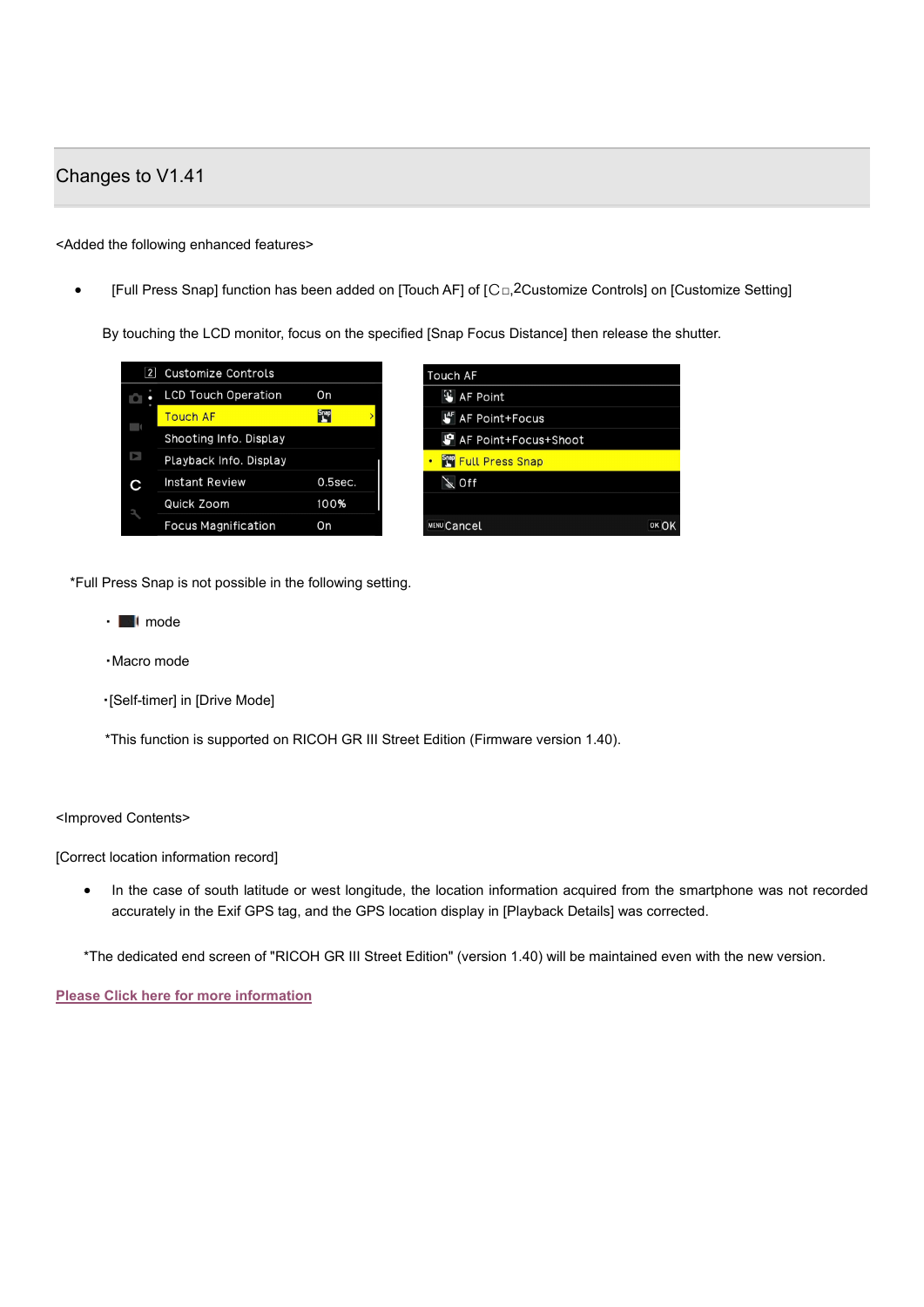# Changes to V1.31

- Corrected --- When shooting with the multiple exposure, in rare cases the live view may not display correctly.
- Improved stability for general performance.

### Changes to V1.30

<Add the following enhanced features>

- [Cross Processing] has been added to [Image control] of the **6** [Image Process Setting] menu in the [Still Image Settings].
- [Cross Processing] has been added to [Image control] of the **6** [Image Process Setting] menu in the [Movie Settings].
- [Crop] and [Touch AF] can be registered to [ADJ Mode Setting] of the C 2 [Customize Control] menu in the [Customize Settings].
- [Touch AF] can be registered to [Fn Button Setting] of the C 2 [Customize Control] menu in the [Customize Settings].
- For more details click [here.](http://www.ricoh-imaging.co.jp/english/support/digital/pdf/gr3_s_130.pdf)

#### <Improved Contents>

- Improved the AF performance of [Macro Mode] in dark places and low contrast.
- When the [JPEG Record Size] setting is changed in RAW development, the new value will become the default JPEG setting.
- When preparing to shoot with the shutter button, change the point that the electronic level is hidden by the guide display.
- Improved stability for general performance.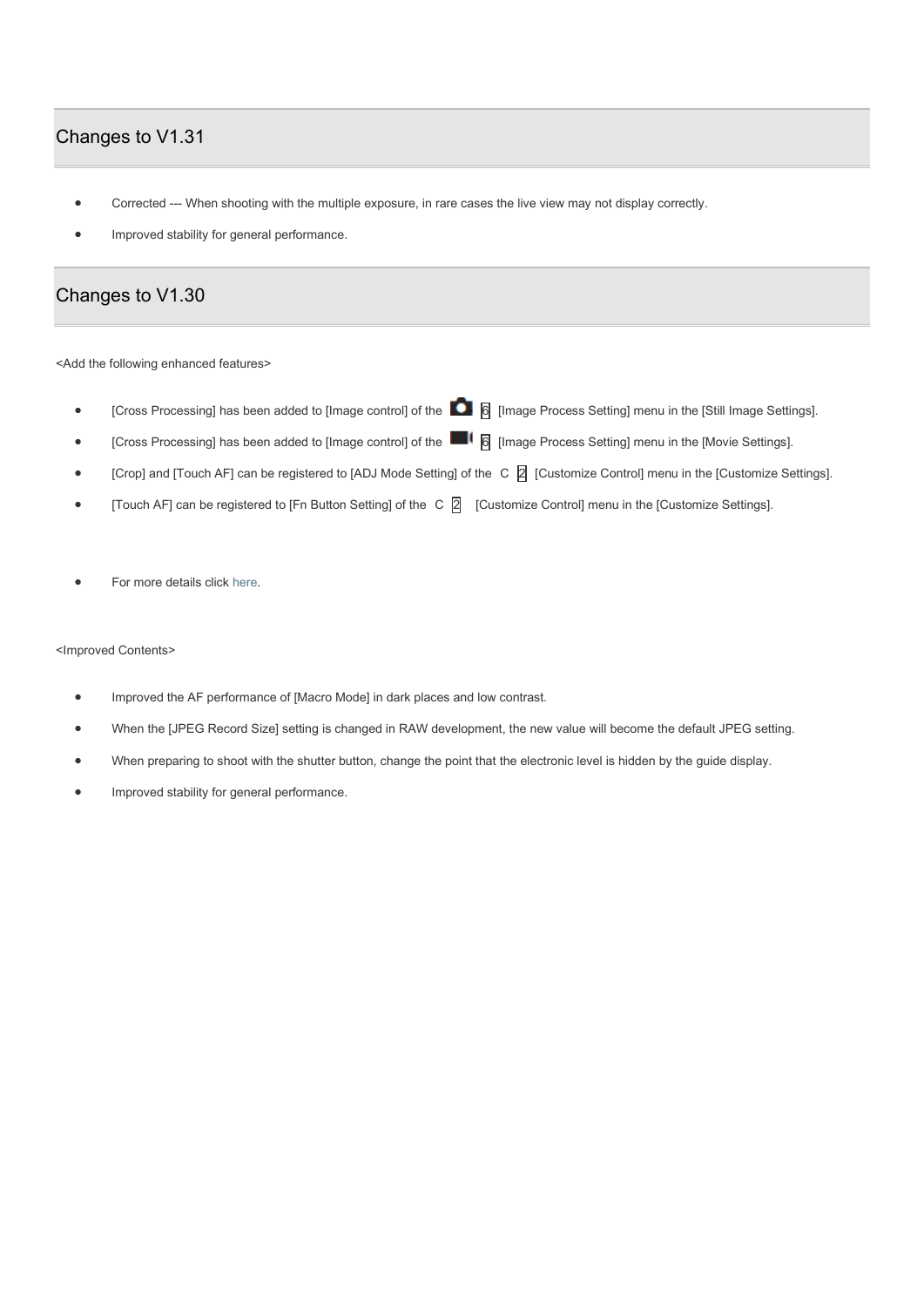# Changes to V1.20

<Add the following enhanced features>

- [Grain Effect] [Grain Effect] has been added to [Monotone], [Soft Monotone], [Hard Monotone] and [Hi-Contrast B&W] mode as adjustment items under [Image control] of the  $\begin{array}{|c|} \hline \text{6} \end{array}$  [Image Process Setting] menu in the [Still Image Setting].
- [Horizon Correction] [Horizon Correction] has been added to the 7 [Shooting Assist] menu in the [Still Image Setting]. For more details click [here.](http://www.ricoh-imaging.co.jp/english/support/digital/pdf/gr3_s.pdf)

<Improved Contents>

- From the power off state, the start-up time when starting by pressing and holding the Playback button has been shortened.
- Improved the response of the release when shooting subjects with different brightness continuously.
- In [Auto-area AF], improved the phenomenon that the focus on behind in rare cases.
- Improved stability for general performance.

# Changes to V1.11

- Corrected --- When playback movie on the camera, dropping frames occur in firmware version 1.10.
- The version display in the USB device tree of Mac OS is worked with the firmware version.
- Improved stability for general performance.

# Changes to V1.10

- Improved AF performance in dark places and low contrast.
- Correspond to Image Sync connection. \*Please use with Image Sync version (2.0.4) or later. \*With Image Sync version (2.0.4), you can only view and transfer images via a wireless LAN connection.
- Improved stability for general performance.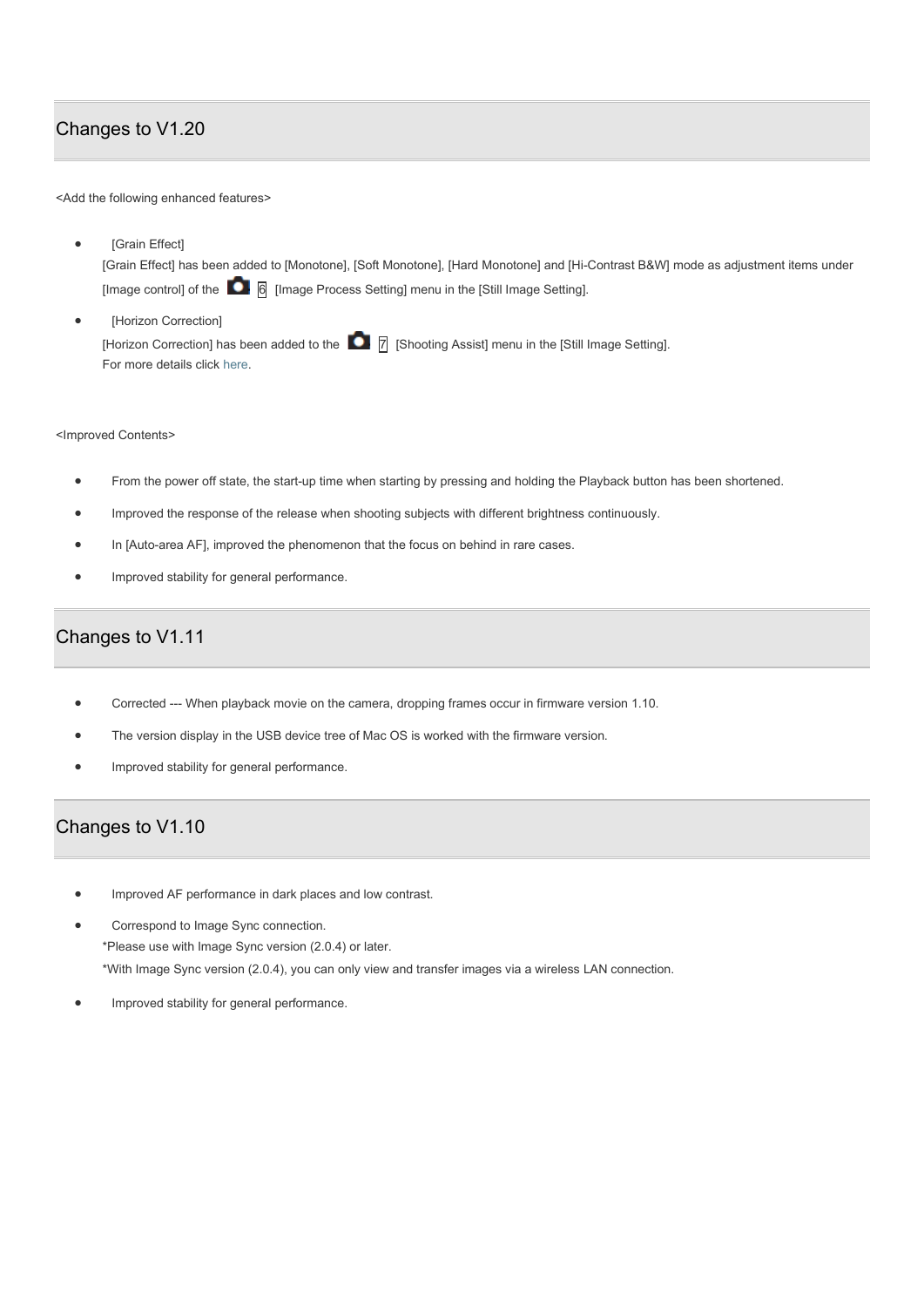### **Caution**

• Only GRIII users are permitted to download the firmware update

# Firmware Update Software for GR III

| <b>Name</b>                  | Firmware Update Software for GR III        |
|------------------------------|--------------------------------------------|
| <b>Registered name</b>       | gr3 v160.zip (zip type file 27,456 Kbytes) |
| <b>Applied product</b>       | GR III / GR III Street Edition             |
| <b>Updated firmware file</b> | Zip type (For Windows/Mac)                 |
| <b>Release date</b>          | 2020/04/05                                 |
| Copy right                   | RICOH IMAGING COMPANY, LTD.                |

### How to check version

- [1] Turn ON the camera.
- [2] Press MENU button.
- [3] Operate 4-way button and display [About This Device] of [Setup menus]
- [4] Operate 4-way button and select [Firmware Info / Options] then press 4-way button right.
- [5] The firmware version for camera is displayed on the [Firmware Info / Options] screen.

### Preparation of update

- GR III camera body.
- Blank, formatted SD card. (formatted by GR III) (32MB or more)
- Computer with a SD card slot. \*If the computer does not have a SD card slot, SD card reader / writer is needed.
- Fully charged battery (DB-110) or AC adapter kit K-AC166J. \*Be sure to use fully charged battery If the camera turns off during updating due to lack of battery power, the camera will become inoperable. If this happens, a charge will be made for repairs even if within the warranty period.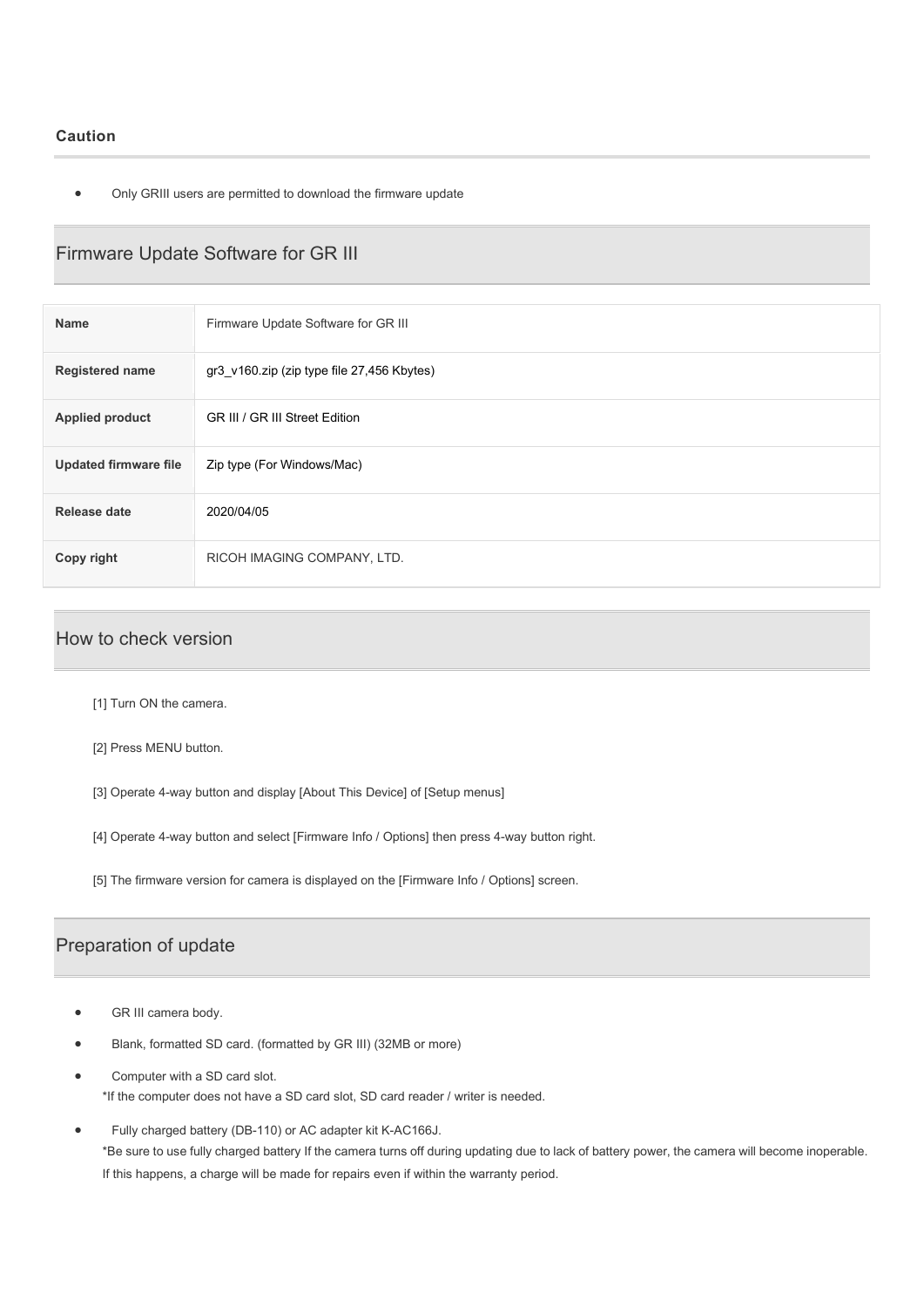### Download the updated firmware file

For Windows/Mac: gr3\_v160.zip 27.456 Kbytes, zip type

### Updating Procedure

[1] Provide a formatted SD memory card for the update software. The download file is self-extracting. The following file is extracted.

fwdc239b.bin: This is the updated firmware Copy the above Firmware file [fwdc239b.bin] to the root directory in the SD card.

[2] Insert the battery into the camera and confirm the battery is full by battery level indicator then turn the camera off.

[3] Insert the update SD card (prepared in step 1) into the camera and close card cover.

[4] Turn the camera power on while pressing [Menu] button.

[5] [Update the camera firmware] is displayed Select [Execute] by 4-way button and press [OK] button.

[6] The firmware update will start and [Updating] is displayed. \*Do not turn OFF the camera while updating.

[7] When update is completed, "Update completed" will be displayed

[8] Turn OFF the camera and remove the SD card from camera.

\*Confirm the version of firmware with above [How to check version].

[Caution]

When updating is finished, the update SD card still contains the Firmware file.

If you want to use this card to take pictures, format the card by the camera to delete firmware file first.

- 1. This software may only be used by users who own the GR III
- 2. This software is covered by a software license agreement. Please read the software license agreement before downloading the software.
- 3. You will have agreed with this software license agreement when the download starts.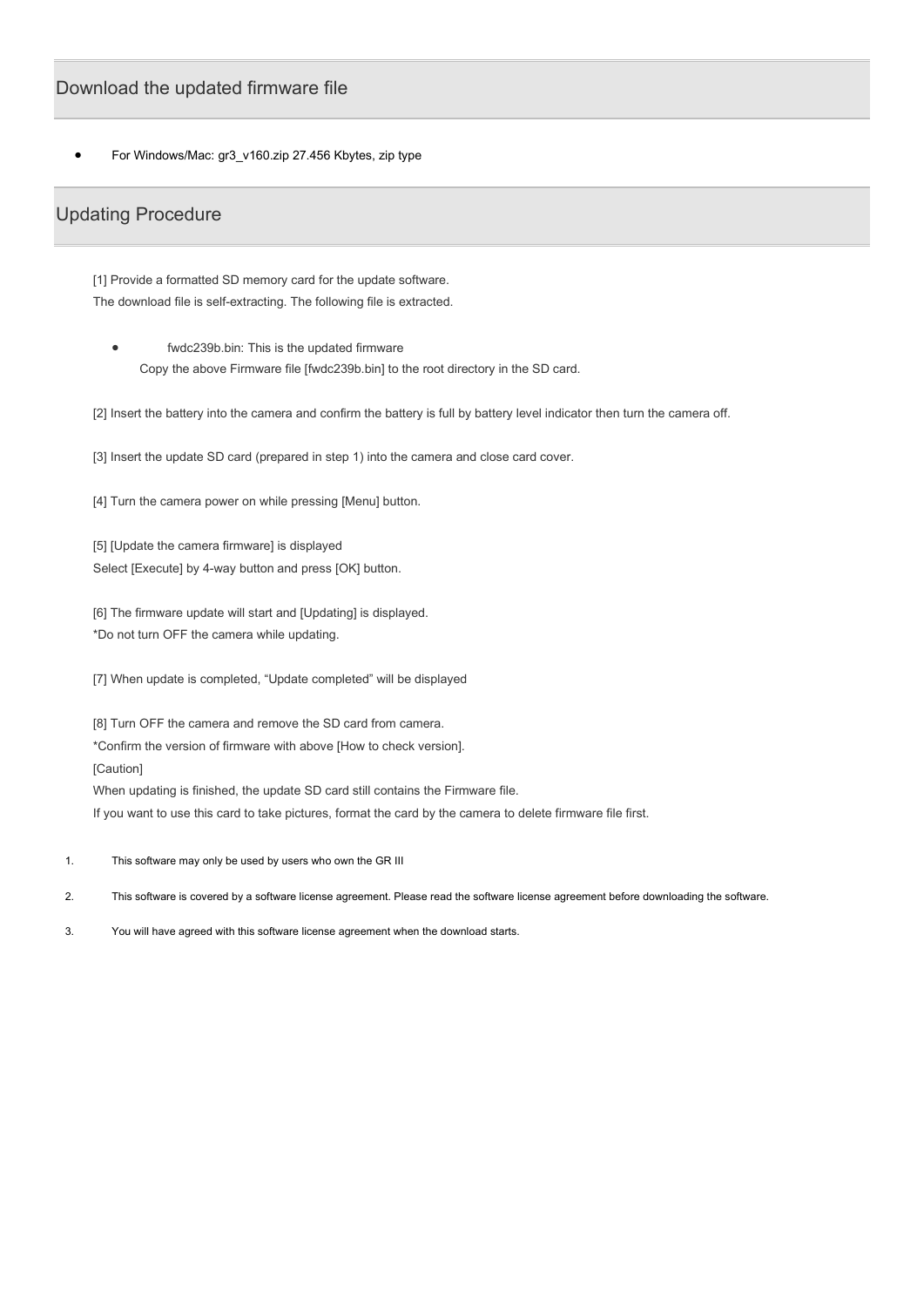# Firmware Update Software for GR III Software License Agreement

The customer (hereinafter "the user") shall verify the following items below related to the use of the licensed software supplied to the user by RICOH IMAGING COMPANY, LTD. The download starts when you press "I agree. Start download." on this software license agreement.

### 1. **Definition of terms**

- o **Licensed software**: "Licensed software" means the captioned program in a format that the user can download from the RICOH IMAGING COMPANY, LTD website or from a site empowered by RICOH IMAGING COMPANY, LTD.
- o **Use** : "Use" means the user downloading and retrieving the licensed software from the RICOH IMAGING COMPANY, LTD website or from a site empowered by RICOH IMAGING COMPANY, LTD .
- o **Designated machine**: "Designated machine" means the single computer system set up in order for the user to use the licensed software.
- o **Reproduction**: "Reproduction" means reproducing the licensed software on a storage device in the same format as the user downloaded or a different format.
- o **Modification**: "Modification" means performing alternations or making additions to the licensed software, or creating separate software that makes use of all or a portion of the licensed software.

### 2. **Grant of license**

RICOH IMAGING COMPANY, LTD grants a non-exclusive license to the user on the condition that the user uses the licensed software in accordance with the terms and conditions of this software license agreement. The user may only use the licensed software on the designated machine.

### 3. **Reproduction of the licensed software**

The user shall not reproduce the licensed software for purposes other than to save and backup the licensed software intended for use on the designated machine.

### 4. **Modifying the licensed software**

The user shall not modify or reverse engineer the licensed software for any reason.

### 5. **Property rights and copyright**

The copyright and other property rights for the licensed software and for reproductions of the licensed software belong to RICOH IMAGING COMPANY, LTD regardless of any reason. The user shall not remove the copyright notations from the licensed software or from reproductions of the licensed software.

### 6. **Grant of sublicense**

The user shall not transfer possession of the licensed software or reproductions of the licensed software to third parties, and the user shall not transfer the license nor grant a sublicense of the licensed software to third parties.

### 7. **Agreement period**

This software license agreement is effective on the day the user starts using the licensed software and is valid until the time the user stops use. Provided that, when the user has violated any portion of this software license agreement, RICOH IMAGING COMPANY, LTD may revoke the license granted to the user for the licensed software and terminate the software license agreement.

### 8. **Obligations after termination**

After the software license agreement is terminated, the user, at the user's own responsibility, shall dispose of the licensed software after rendering it into a state where it cannot be used by third parties, and dispose of reproductions and modifications of the licensed software, and all materials related to the licensed software.